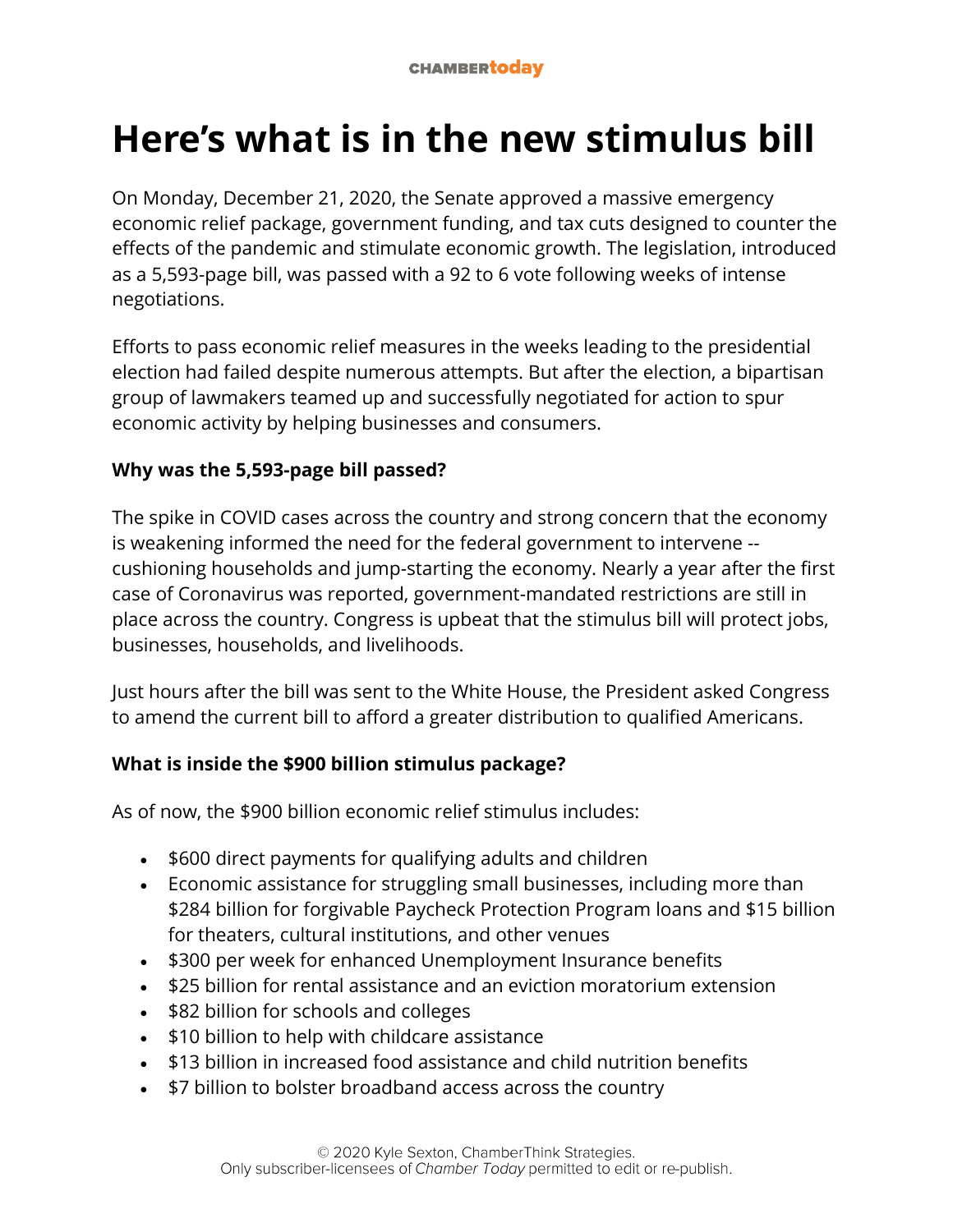- Support for coronavirus vaccine distribution, testing and contract tracing efforts
- A tax credit "to support employers offering paid sick leave"

The bill extends aid to millions of households and businesses hammered by COVID. The aid is given through stimulus checks, enhanced federal unemployment benefits, and money for small businesses, childcare, and schools. It also covers the funding for free vaccination that will be distributed across states. Additionally, the package will repurpose \$429 billion in unused funding provided by the Cares Act for Emergency lending programs run by the Federal Reserve.

Let's look at the key details of the bill:

#### **Stimulus check**

- The legislation provides a \$600 stimulus check for each qualifying American, including children and adults.
- The size of payment reduces for persons who earned above \$75,000 in the 2019 tax year. Anybody who earned above \$99,000 in the 2019 tax year will not receive a stimulus check.

## **Jobless benefits**

The legislation extends unemployment benefits of up to \$300 per week.

- The benefits could begin from December 27 and run until March 14.
- The bill also extends the Pandemic Unemployment Assistance targeting parttime and gig workers who were left out of the state unemployment insurance benefits. However, applicants are now required to provide documentation that proves employment or self-employment within 21 days of applying for the benefits. Anybody extending their benefits before January 31 have 90 days to provide the documentation.

## **Relief for business**

- The bill provides over 284 billion for the first and second forgivable paycheck protection program loans. It also expands the PPP eligibility for non-profit organizations and news outlets
- The bill provides \$15 billion for the entertainment industry, including music clubs, cultural institutions, movie theatres, and entertainment venues